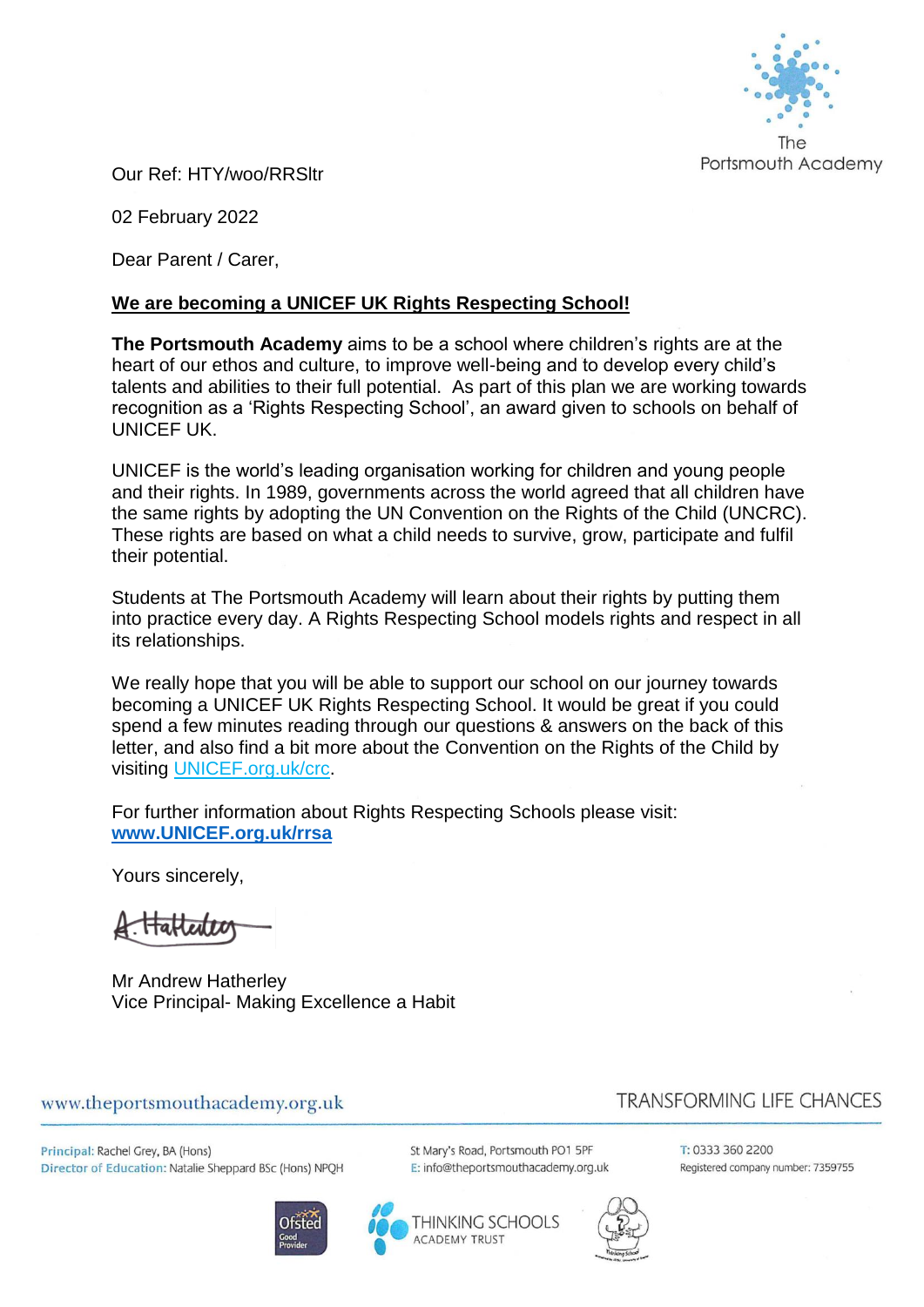

# **Becoming a UNICEF UK Rights Respecting School QUESTIONS & ANSWERS**

It is an exciting time in the life of The Portsmouth Academy. We have embarked on a journey which will benefit the whole school community, from pupils and staff to parents and governors. Here's what we think you might like to know about it!

| You might ask                                                             | As school leaders we think that                                                                                                                                                                                                                                                                                                                                                                   |
|---------------------------------------------------------------------------|---------------------------------------------------------------------------------------------------------------------------------------------------------------------------------------------------------------------------------------------------------------------------------------------------------------------------------------------------------------------------------------------------|
| What is a UNICEF UK Rights<br><b>Respecting School?</b>                   | When schools get involved, the children learn<br>about their rights by putting them into practice<br>every day.                                                                                                                                                                                                                                                                                   |
|                                                                           | Children and adults will learn about the United<br>Nations Convention on the Rights of the Child<br>(UNCRC) which outlines what children need to<br>survive and thrive, becoming the best they can<br>be and achieving their potential.                                                                                                                                                           |
| Why is this happening?                                                    | A UNICEF UK Rights Respecting School models<br>rights and respect in all its relationships, whether<br>between adults and pupils, between pupils or<br>between adults. It is proven to benefit everyone<br>in the school community to grow and learn<br>together. Read more about the Award at<br>www.UNICEF.org.uk/rrsa                                                                          |
| How will becoming a Rights<br>Respecting School benefit my<br>child(ren)? | This approach works in many schools across the<br>country to improve well-being and develop every<br>child's talents and abilities to their full potential.<br>Headteachers from schools involved in the<br>Award say it has improved children's and young<br>people's respect for themselves and others and<br>contributed to children and young people being<br>more engaged in their learning. |
| How can I get involved?                                                   | We hope you will support the school's journey to<br>become a UNICEF UK Rights Respecting<br>School. Please do read about the Convention<br>and UNICEF's work (see below) to see what it's<br>all about.                                                                                                                                                                                           |

www.theportsmouthacademy.org.uk

## **TRANSFORMING LIFE CHANCES**

Principal: Rachel Grey, BA (Hons) Director of Education: Natalie Sheppard BSc (Hons) NPQH



St Mary's Road, Portsmouth PO1 5PF E: info@theportsmouthacademy.org.uk

THINKING SCHOOLS

**ACADEMY TRUST** 



T: 0333 360 2200 Registered company number: 7359755